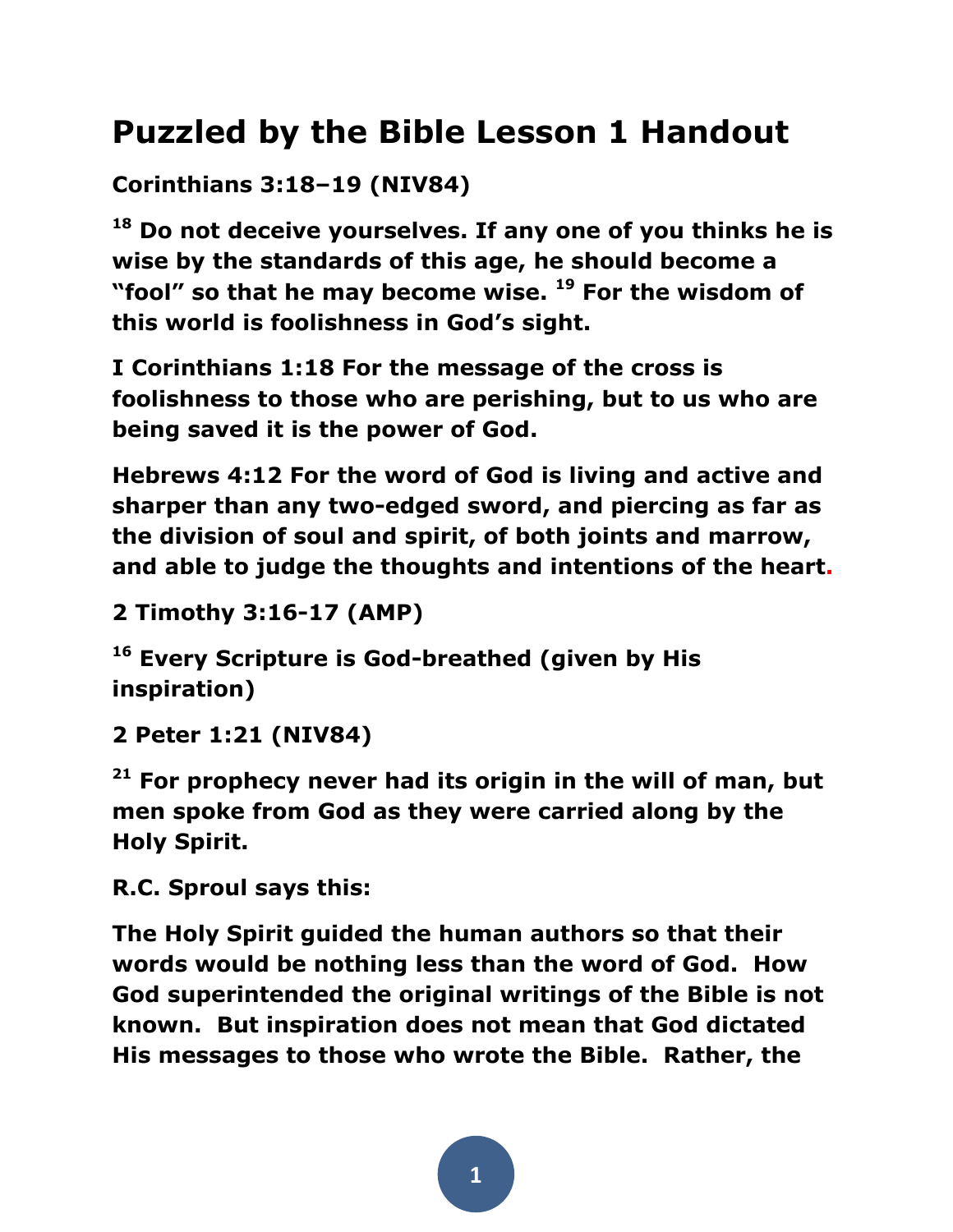**Holy Spirit communicated through the human writers the very words of God.**

## **Luke 4:16–20 (NIV84)**

**<sup>16</sup> He went to Nazareth, where he had been brought up, and on the Sabbath day he went into the synagogue, as was his custom. And he stood up to read. <sup>17</sup> The scroll of the prophet Isaiah was handed to him. Unrolling it, he found the place where it is written: <sup>18</sup> "The Spirit of the Lord is on me, because he has anointed me to preach good news to the poor. He has sent me to proclaim freedom for the prisoners and recovery of sight for the blind, to release the oppressed, <sup>19</sup> to proclaim the year of the Lord's favor." <sup>20</sup> Then he rolled up the scroll, gave it back to the attendant and sat down. The eyes of everyone in the synagogue were fastened on him,**

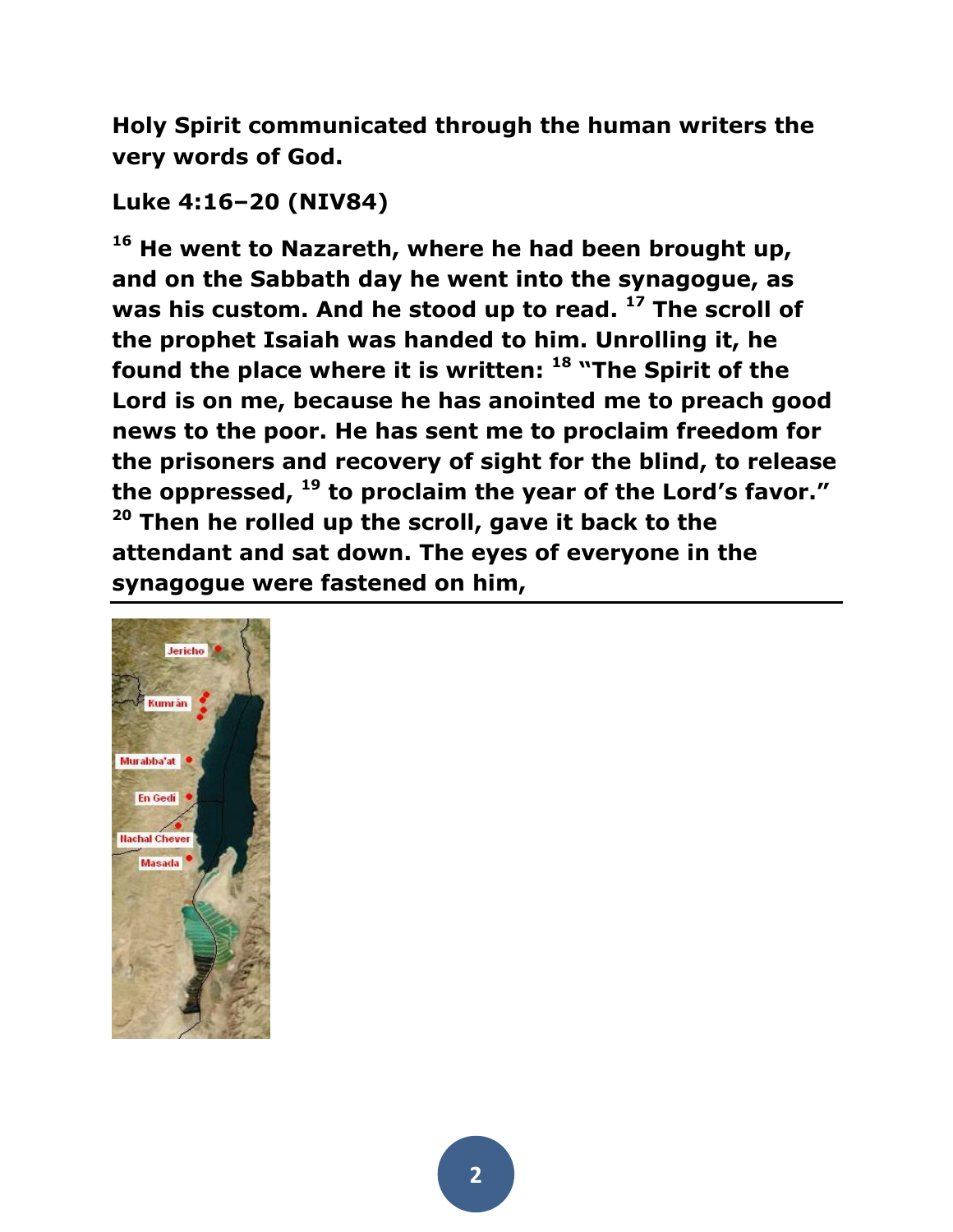



**Matthew 3:3** 

**<sup>3</sup> This is he who was spoken of through the prophet Isaiah: "A voice of one calling in the desert, 'Prepare the way for the Lord, make straight paths for him.' "** 

#### **[Isaiah 40:3](http://biblehub.com/isaiah/40-3.htm)**

**A voice of one calling: "In the wilderness prepare the way for the LORD; make straight in the desert a highway for our God.**

**Luke 4:10** 

**<sup>10</sup> For it is written: " 'He will command his angels concerning you to guard you carefully;**